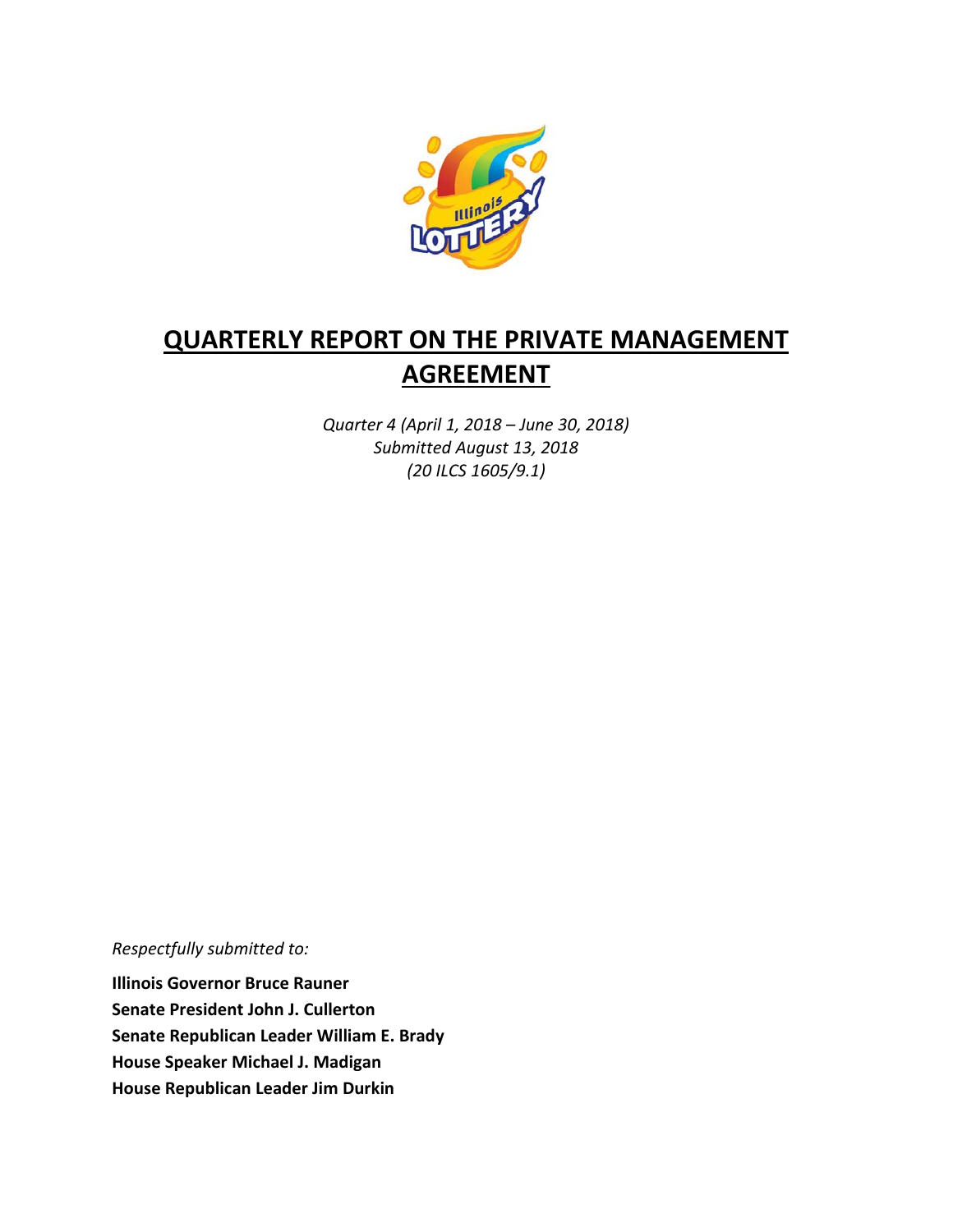### **The Illinois Lottery – Private Management Current Status**

The Illinois Lottery and Camelot Illinois entered into a new 10-year private management agreement on Oct. 13, 2017. The agreement delivers key drivers of responsible growth and aligns the manager's financial interests to the state's, addressing key contractual weaknesses encountered in the Lottery's prior private management arrangement.

The new private management agreement with Camelot is structured to accomplish the Lottery's five key goals, which included responsible growth of the Lottery's player base, aligned financial incentives, elimination of conflicts of interest, the introduction of new technology and innovation, and greater responsiveness to public needs and concerns.

In January 2018, Camelot replaced Northstar as private manager. The Lottery and Camelot are in the midst of a technology transition (full replacement of the gaming system, retailer terminals, vending machines, and iLottery website) that is anticipated to be completed in December 2018.

#### **Overall Sales and Transfers to Good Causes**

| <b>FY18</b> | <b>Sales</b>    | <b>Transfers to</b><br><b>Common School</b> | <b>Transfers to Special</b><br><b>Causes</b> |
|-------------|-----------------|---------------------------------------------|----------------------------------------------|
|             |                 | <b>Fund</b>                                 |                                              |
| Q1          | \$720 million   | \$153,410,000                               | \$436,654                                    |
| Q2          | \$704 million   | \$184,460,000                               | \$829,131                                    |
| Q3          | \$758 million   | \$168,245,000                               | \$1,470,551                                  |
| Q4          | \$744 million   | \$212,635,000                               | \$897,237                                    |
| Total       | \$2.926 billion | \$718,750,000                               | \$3,633,573                                  |

Below are the FY18 Quarter 4 sales and transfers to good causes:

| <b>Specialty Ticket Name</b> | <b>FY18 Transfers</b> |
|------------------------------|-----------------------|
| Veterans Cash                | \$1,022,042           |
| Ticket for the Cure          | \$582,118             |
| The MS Project               | \$612,685             |
| <b>Red Ribbon Cash</b>       | \$456,017             |
| <b>Special Olympics</b>      | \$960,711             |